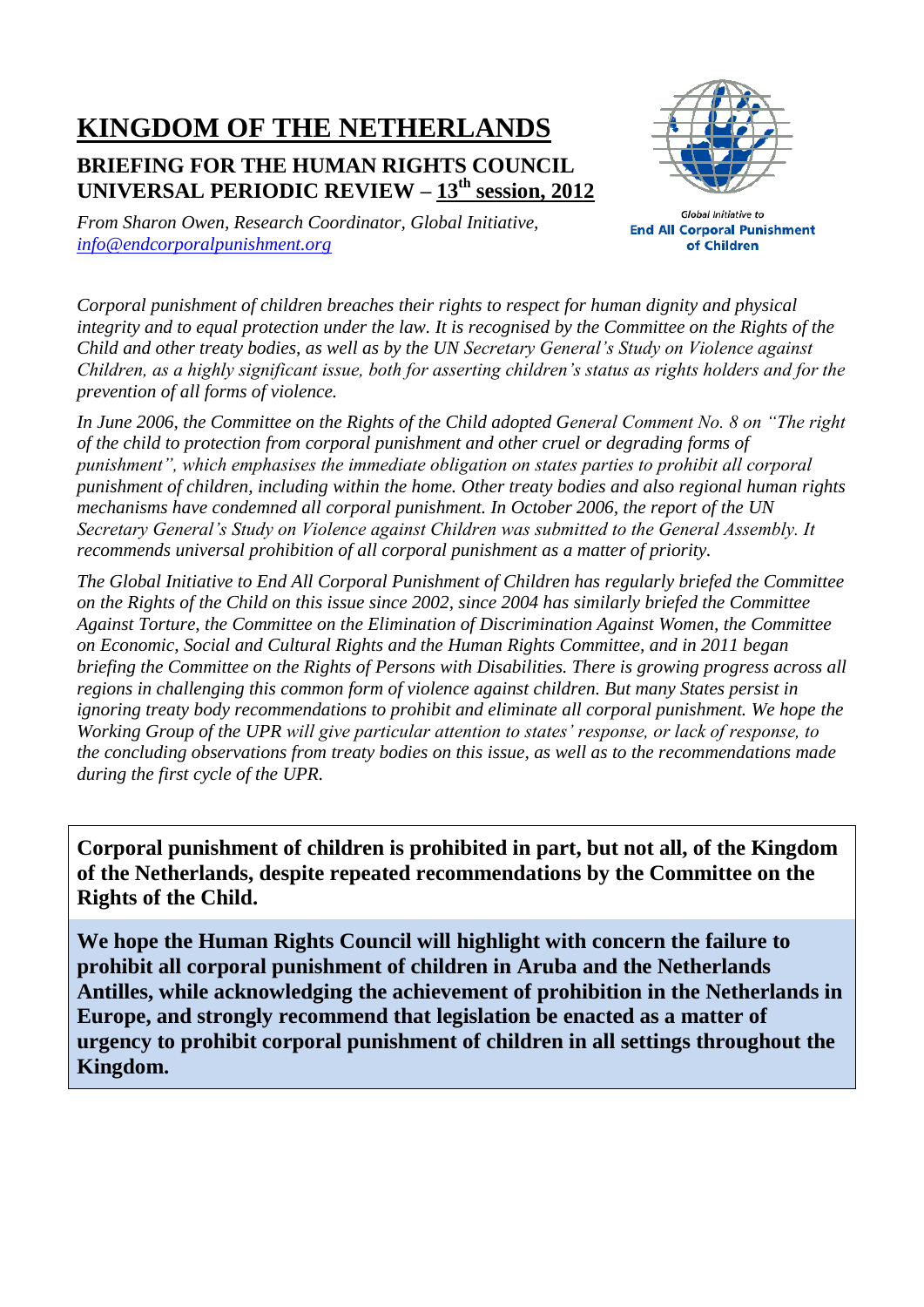#### **1 The initial review of the Kingdom of the Netherlands by the Human Rights Council**

1.1 The Kingdom of the Netherlands was reviewed in the first cycle of the Universal Periodic Review in 2008 (session 1). No recommendation was made concerning corporal punishment, though the issue was referred to in the compilation of UN information<sup>1</sup> and the summary of stakeholders' information.<sup>2</sup>

1.2 Prohibiting corporal punishment of children in all settings is a key obligation under the Convention on the Rights of the Child and other international human rights instruments. While this was achieved in the Netherlands in Europe in 2007, it has not been achieved in Aruba or in Netherlands Antilles.

1.3 Each part of the Kingdom of the Netherlands is individually responsible for protecting human rights and fundamental freedoms, while the Kingdom ensures that certain basic standards are met.<sup>3</sup> Challenging the Kingdom with regard to the obligation to prohibit corporal punishment of children would ensure that this issue is addressed throughout the state and not only in the Netherlands in Europe.

### **2 Corporal punishment of children in the Kingdom of the Netherlands**

2.1 Corporal punishment is unlawful in the home and all other settings in the **Netherlands in Europe**. Full prohibition was achieved in 2007, when the provisions on parental authority in the Civil Code were amended.

2.2 In **Aruba**, corporal punishment is lawful in the home, in schools, as a disciplinary measure in penal institutions, and in alternative care settings. Provisions against violence and abuse in the Criminal Code (in force 2008) are not interpreted as prohibiting corporal punishment of children. Under examination by the Committee on the Rights of the Child in 2009, the Government stated there were no plans to prohibit corporal punishment in the foreseeable future.<sup>4</sup>

2.3 In **Netherlands Antilles**, corporal punishment is lawful in the home. The new Civil Code of the Netherlands Antilles replaced the term "parental authority" with "parental responsibility" but did not prohibit corporal punishment. In schools, policy advises against the use of corporal punishment but there is no prohibition in law. Corporal punishment is unlawful as a sentence of the courts and possibly as a disciplinary measure in penal institutions but it is lawful in alternative care settings.

#### **3 Recommendations by human rights treaty monitoring bodies**

3.1 Following examination of the state party in 2009, the **Committee on the Rights of the Child** recommended that corporal punishment of children be prohibited in all settings,

 $\overline{a}$ 

<sup>1</sup> 19 March 2008, A/HRC/WG.6/1/NDL/2, Compilation of UN information, para. 32

<sup>&</sup>lt;sup>2</sup> 13 March 2008, A/HRC/WG.6/1/NLD/3, Summary of stakeholders' information, para. 19. NB This summary reported information from the Global Initiative that the Netherlands prohibited corporal punishment in all settings, including the home, in 2007 but did not report information that such law reform had not been achieved in Aruba and Netherlands Antilles.

 $3$  7 March 2008, A/HRC/WG.6/1/NLD/1, National report submitted to the Universal Periodic Review, footnote 1

<sup>4</sup> 23 January 2009, CRC/C/SR.1377, Summary record of CRC examination, para. 79